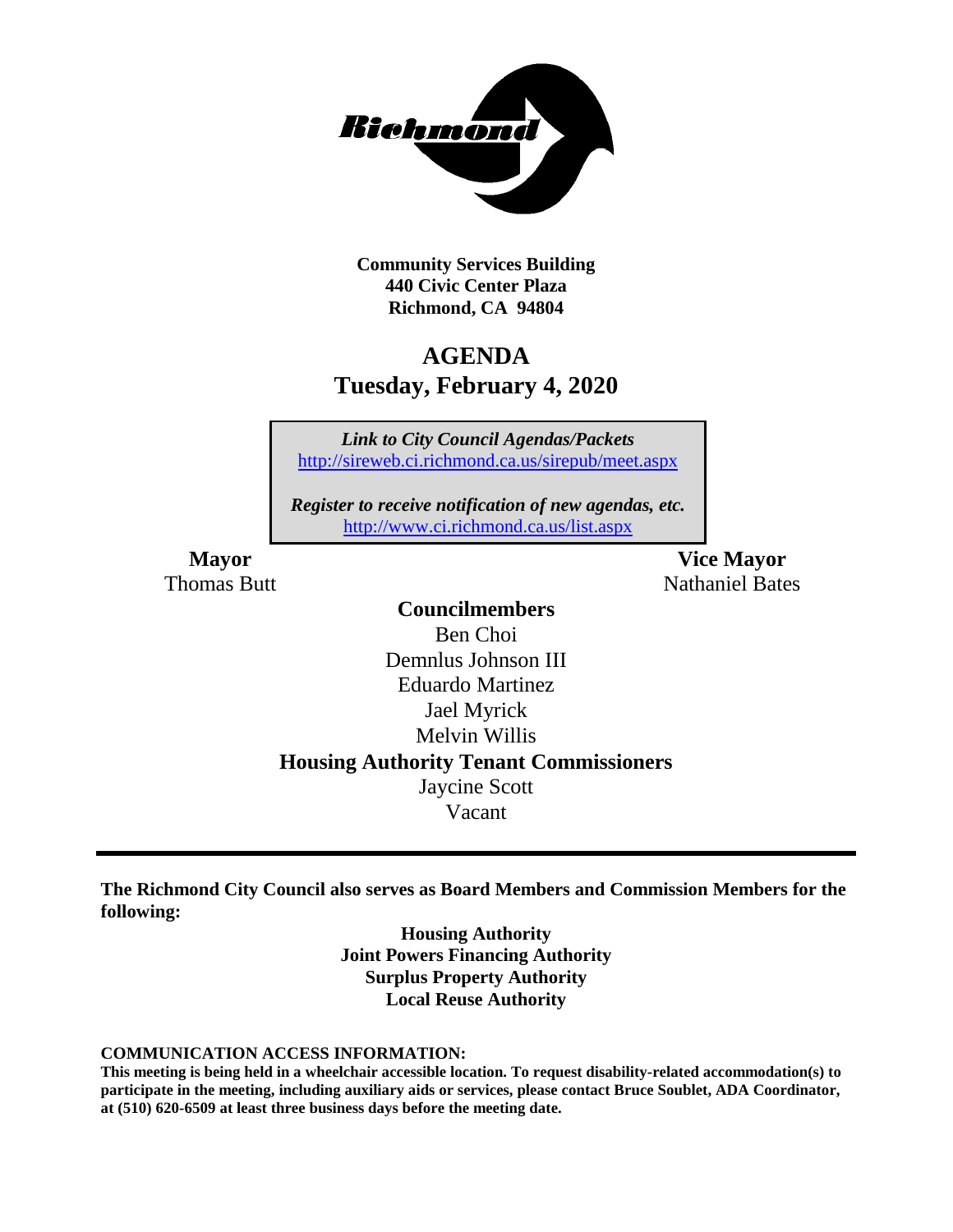# **MEETING PROCEDURES**

The City of Richmond encourages community participation at its City Council meetings and has established procedures that are intended to accommodate public input in a timely and time-sensitive way. As a courtesy to all members of the public who wish to participate in City Council meetings, please observe the following procedures:

**PUBLIC COMMENT ON AGENDA ITEMS:** Anyone who desires to address the City Council on items appearing on the agenda must complete and file a pink speaker's card with the City Clerk **prior** to the City Council's consideration of the item. Once the City Clerk has announced the item, no person shall be permitted to speak on the item other than those persons who have submitted their names to the City Clerk. Your name will be called when the item is announced for discussion. **Each speaker will be allowed up to TWO (2) MINUTES to address the City Council on NON-PUBLIC HEARING items listed on the agenda. Speakers are allowed up to THREE (3) minutes on PUBLIC HEARING items.**

**OPEN FORUM FOR PUBLIC COMMENT:** Individuals who would like to address the City Council on matters not listed on the agenda or on items remaining on the consent calendar may do so under Open Forum. All speakers must complete and file a pink speaker's card with the City Clerk **prior** to the commencement of Open Forum. The amount of time allotted to individual speakers shall be determined based on the number of persons requesting to speak during this item. **The time allocation for each speaker will be as follows:** 15 or fewer speakers, a maximum of 2 minutes; 16 to 24 speakers, a maximum of 1 and one-half minutes; and 25 or more speakers, a maximum of 1 minute.

#### **SPEAKERS ARE REQUESTED TO OCCUPY THE RESERVED SEATS IN THE FRONT ROW BEHIND THE SPEAKER'S PODIUM AS THEIR NAME IS ANNOUNCED BY THE CITY CLERK.**

**CONSENT CALENDAR:** Consent Calendar items are considered routine and will be enacted, approved or adopted by one motion unless a request for removal for discussion or explanation is received from the audience or the City Council. A member of the audience requesting to remove an item from the consent calendar that is sponsored by City staff must first complete a speaker's card and discuss the item with a City staff person who has knowledge of the subject material **prior** to filing the card with the City Clerk and **prior** to the City Council's consideration of Agenda Review. Councilmembers who request to remove an item from the consent calendar must do so during Agenda Review. An item removed from the Consent Calendar may be placed anywhere on the agenda following the City Council's agenda review.

**CONDUCT AT MEETINGS:** Richmond City Council meetings are limited public forums during which the City strives to provide an open, safe atmosphere and promote robust public debate. Members of the public, however, must comply with state law, as well as the City's laws and procedures and may not actually disrupt the orderly conduct of these meetings. The public, for example, may not shout or use amplifying devices, must submit comment cards and speak during their allotted time, may not create a physical disturbance, may not speak on matters unrelated to issues within the jurisdiction of the City Council or the agenda item at hand, and may not cause immediate threats to public safety.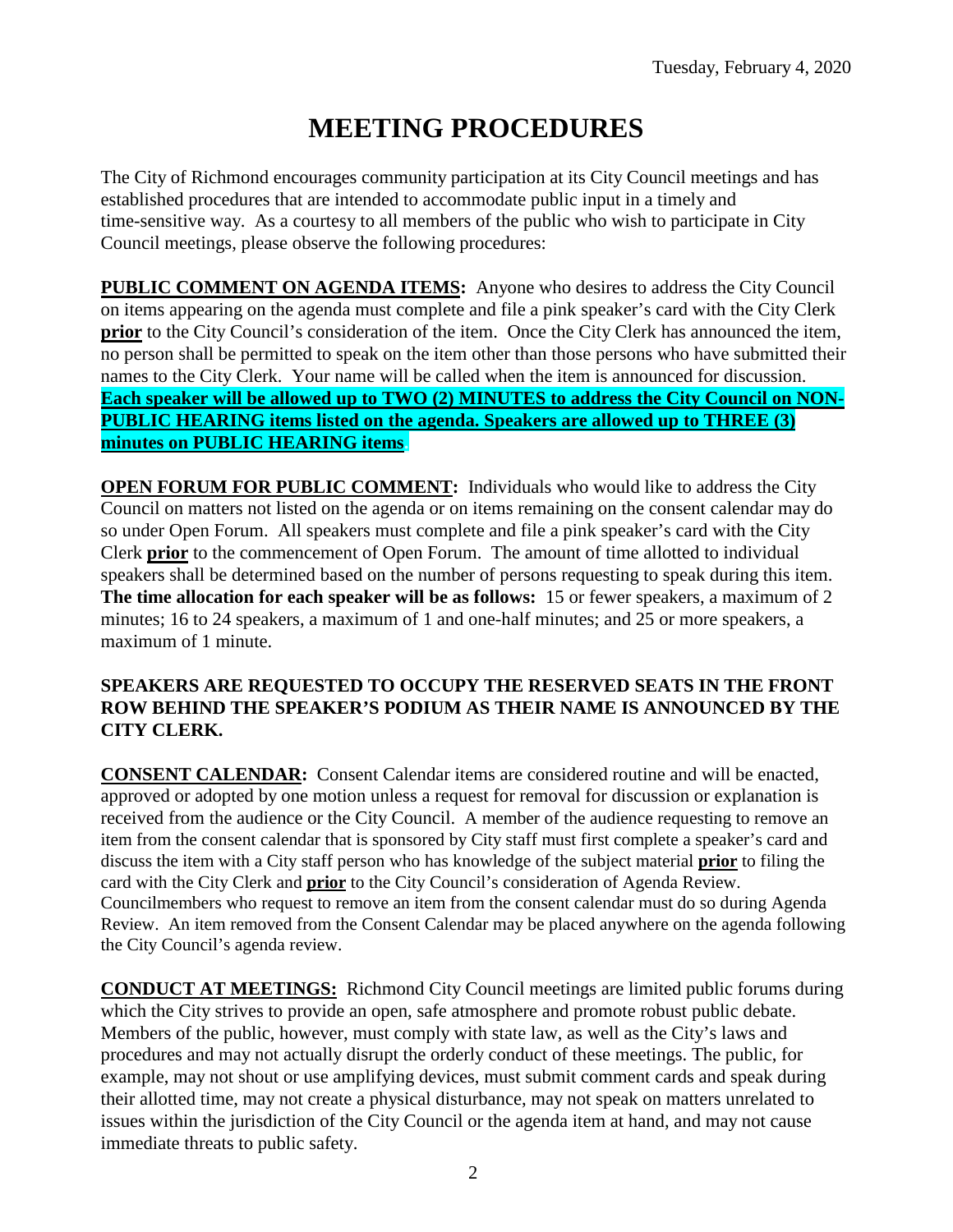**CITY HARASSMENT POLICY:** The City invites public comment and critique about its operations, including comment about the performance of its public officials and employees, at the public meetings of the City Council and boards and commissions. However, discriminatory or harassing comments about or in the presence of City employees, even comments by third parties, may create a hostile work environment, if severe or pervasive. The City prohibits harassment against an applicant, employee, or contractor on the basis of race, religious creed, color, national origin, ancestry, physical disability, medical condition, mental disability, marital status, sex (including pregnancy, childbirth, and related medical conditions), sexual orientation, gender identity, age or veteran status, or any other characteristic protected by federal, state or local law. In order to acknowledge the public's right to comment on City operations at public meetings, which could include comments that violate the City's harassment policy if such comments do not cause an actual disruption under the Council Rules and Procedures, while taking reasonable steps to protect City employees from discrimination and harassment, City Boards and Commissions shall adhere to the following procedures. If any person makes a harassing remark at a public meeting that violates the above City policy prohibiting harassment, the presiding officer of the meeting may, at the conclusion of the speaker's remarks and allotted time: (a) remind the public that the City's Policy Regarding Harassment of its Employees is contained in the written posted agenda; and (b) state that comments in violation of City policy are not condoned by the City and will play no role in City decisions. If any person makes a harassing remark at a public meeting that violates the above City policy, any City employee in the room who is offended by remarks violating the City's policy is excused from attendance at the meeting. No City employee is compelled to remain in attendance where it appears likely that speakers will make further harassing comments. If an employee leaves a City meeting for this reason, the presiding officer may send a designee to notify any offended employee who has left the meeting when those comments are likely concluded so that the employee may return to the meeting. The presiding officer may remind an employee or any council or board or commission member that he or she may leave the meeting if a remark violating the City's harassment policy is made. These procedures supplement the Council Rules and Procedures relating to disruption of orderly conduct at Council meetings.

Any law enforcement officer on duty or whose service is commanded by the presiding officer shall be Sergeant-at-Arms of the Council meetings. He/she, or they, shall carry out all orders and instructions given by the presiding officer for the purpose of maintaining order and decorum at the Council meetings (City Council Rules of Procedure and Order Section III F, RMC Section 2.12.030).

**\*\*\*\*\*\*\*\*\*\*\*\*\*\*\*\*\*\*\*\*\*\*\*\*\*\*\*\*\*\*\*\*\*\*\*\*\*\*\*\*\*\*\*\*\*\*\*\*\*\*\*\*\*\*\*\*\*\***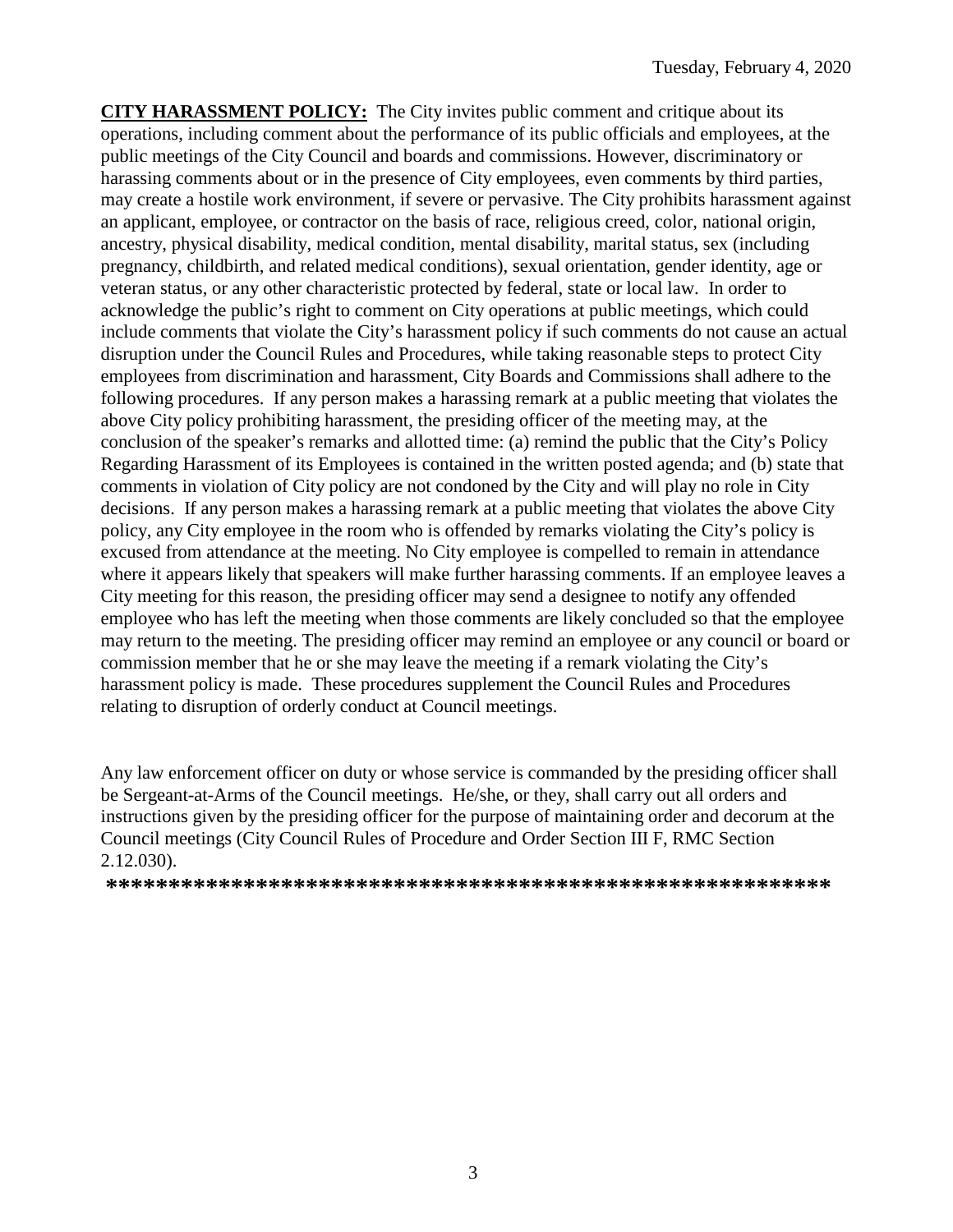# **OPEN SESSION TO HEAR PUBLIC COMMENT BEFORE CLOSED SESSION**

5:00 p.m.

#### **A. ROLL CALL**

#### **B. PUBLIC COMMENT BEFORE CLOSED SESSION**

#### **C. ADJOURN TO CLOSED SESSION**

# **CLOSED SESSION**

Shimada Room of the Community Services Building

#### **CITY COUNCIL**

LIABILITY CLAIMS - (Government Code Section 54956.9):

Lance Bell v. City of Richmond

CONFERENCE WITH REAL PROPERTY NEGOTIATOR (Government Code Section 54956.8):

Property: Pt Molate Agency negotiators: Laura Snideman Negotiating parties: Winehaven Legacy LLC (SunCal) Under negotiations: price and terms of payment

Property: Nevin Plaza – 2400 Nevin Avenue Agency negotiators: Shasa Curl and Nannette Beacham Negotiating parties: EAH Housing and Eden Housing Under negotiations: Price and Terms of Payment

Property: Richmond Village - 700 S 26th St Agency negotiators: Shasa Curl and Nannette Beacham Negotiating parties: McCormack Baron Salazar Under negotiations: Price and Terms of Payment

CONFERENCE WITH LEGAL COUNSEL - ANTICIPATED LITIGATION (Significant exposure to litigation pursuant to paragraph (2) or (3) of Subdivision (d) [as applicable] of Government Code Section 54956.9):

One case

PUBLIC EMPLOYEE PERFORMANCE EVALUATION (Government Code Section 54957): City Attorney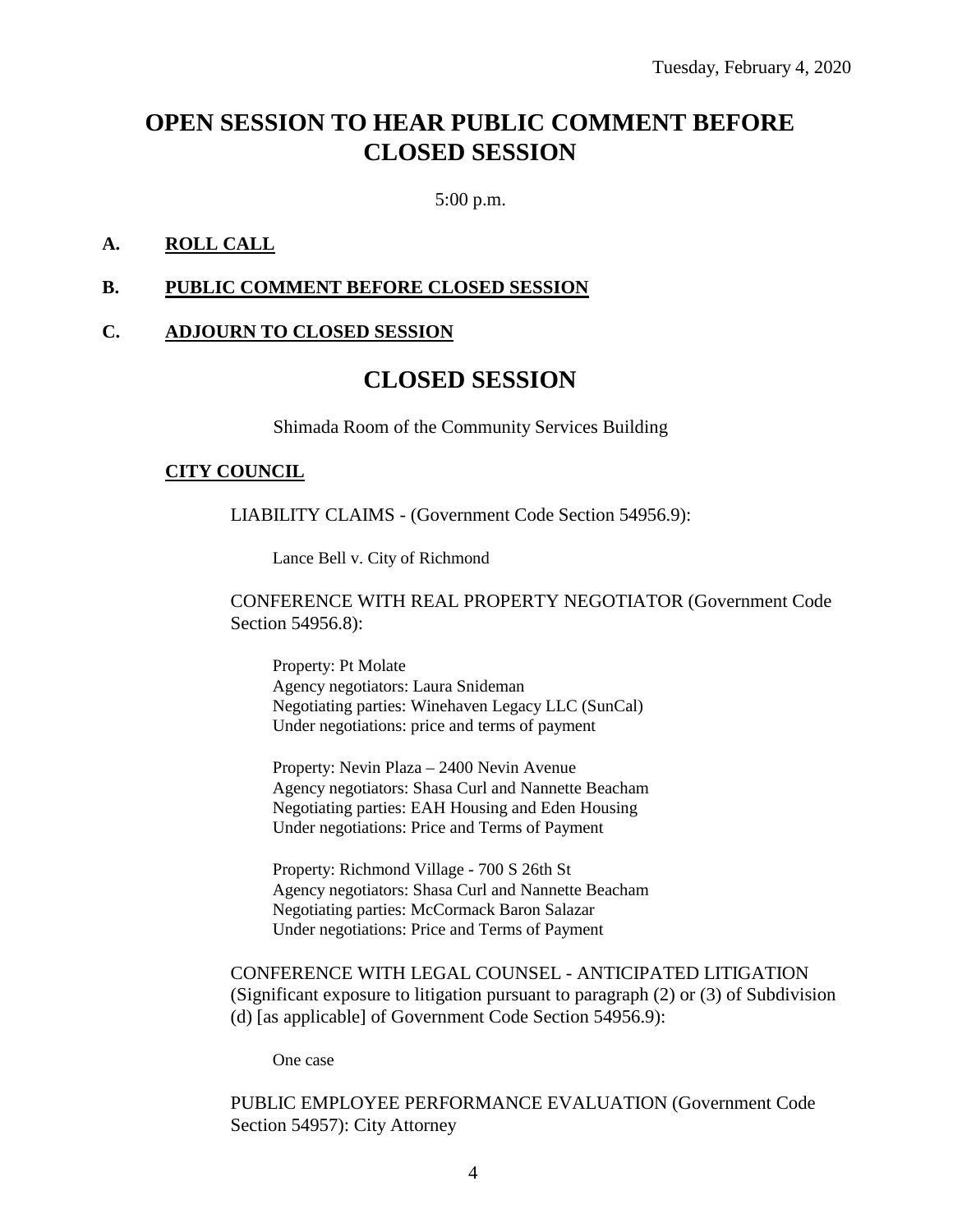# **REGULAR MEETING OF THE RICHMOND HOUSING AUTHORITY**

6:25 p.m.

- **A. PLEDGE TO THE FLAG**
- **B. ROLL CALL**
- **C. STATEMENT OF CONFLICT OF INTEREST**
- **D. REPORT FROM THE EXECUTIVE DIRECTOR**
- **E. OPEN FORUM FOR PUBLIC COMMENT**
- **F. AGENDA REVIEW**

#### **G. HOUSING AUTHORITY CONSENT CALENDAR**

- **G-1.** ADOPT a resolution approving standing purchase orders with W.W. Grainger, Inc. in an amount not to exceed \$20,000 and with HD Supply in an amount not to exceed \$20,000 for maintenance, repairs, and unit turnover activities for an initial one year period, with a one year optional extension - Richmond Housing Authority (Nannette Beacham/Mario Vaz 621-1300).
- **G-2.** APPROVE the minutes of the special October 22 and December 17, 2019, Richmond Housing Authority Meetings - City Clerk's Office (Pamela Christian 620-6513).

#### **H. ADJOURNMENT**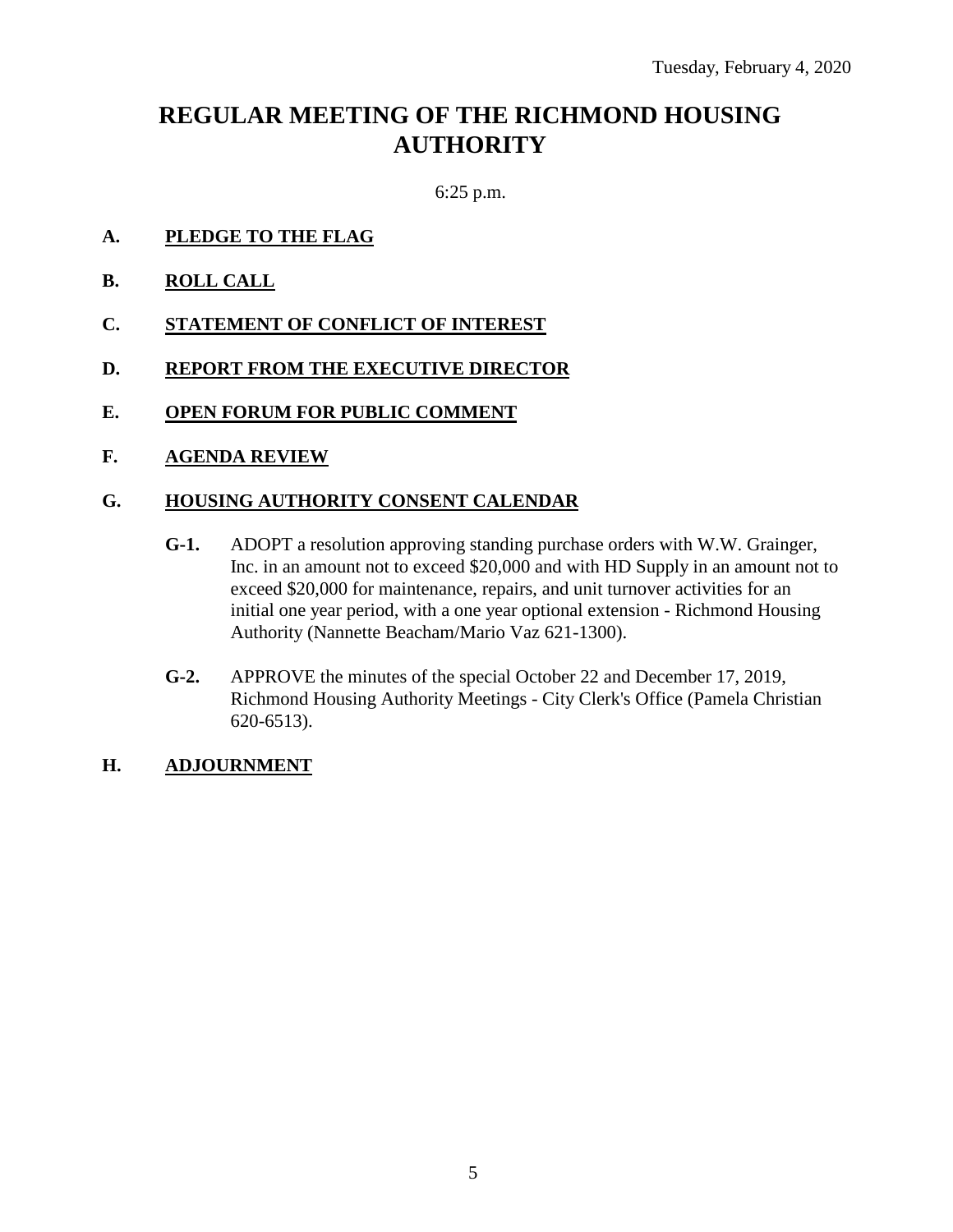# **REGULAR MEETING OF THE RICHMOND CITY COUNCIL**

6:30 p.m.

# **A. ROLL CALL**

- **B. STATEMENT OF CONFLICT OF INTEREST**
- **C. AGENDA REVIEW**

#### **D. REPORT FROM THE CITY ATTORNEY OF FINAL DECISIONS MADE DURING CLOSED SESSION**

#### **E. REPORT FROM THE CITY MANAGER**

**F. OPEN FORUM FOR PUBLIC COMMENT**

#### **G. CITY COUNCIL CONSENT CALENDAR**

- **G-1.** RECEIVE the City's Investment and Cash Balance Report for the month of December 2019 – Finance Department (Belinda Brown 620-6740).
- **G-2.** APPROVE appointments to the Design Review Board: APPOINT Brian Carter, new appointment, seat #7, term expiration date March 17, 2022 - Office of the Mayor (Mayor Tom Butt 620-6503).
- **G-3.** APPROVE appointments to the Urban Forest Advisory Committee: APPOINT Laurie Isenberg, appointment, seat #3, term expiration date November 17, 2023 - Office of the Mayor (Mayor Tom Butt 620-6503).
- **G-4.** APPROVE appointments to update the Public Art Advisory Committee: APPOINT Deborah Dyer, new appointment, seat #4, term expiration date November 3, 2022, Emily Leighton, new appointment, seat #5, term expiration date November 3, 2022, Tom Herriman, re-appointment, seat #6, filing an unexpired term with an expiration date of February 20, 2020 - Office of the Mayor (Mayor Tom Butt 620-6503).
- **G-5.** APPROVE actions to update the Youth Council: APPOINT Kashaf Iqbal, reappointment, seat #2, term expiration date October 1, 2020 - Office of the Mayor (Mayor Tom Butt 620-6503).
- **G-6.** APPROVE appointments to the Richmond-Zhoushan Sister City Commission; APPOINT Eric Peterson, re-appointment, seat #2, term expiration date December 31, 2022, Stanley Li, re-appointment, seat #3, term expiration date December 31, 2022 - Office of the Mayor (Mayor Tom Butt 620-6503).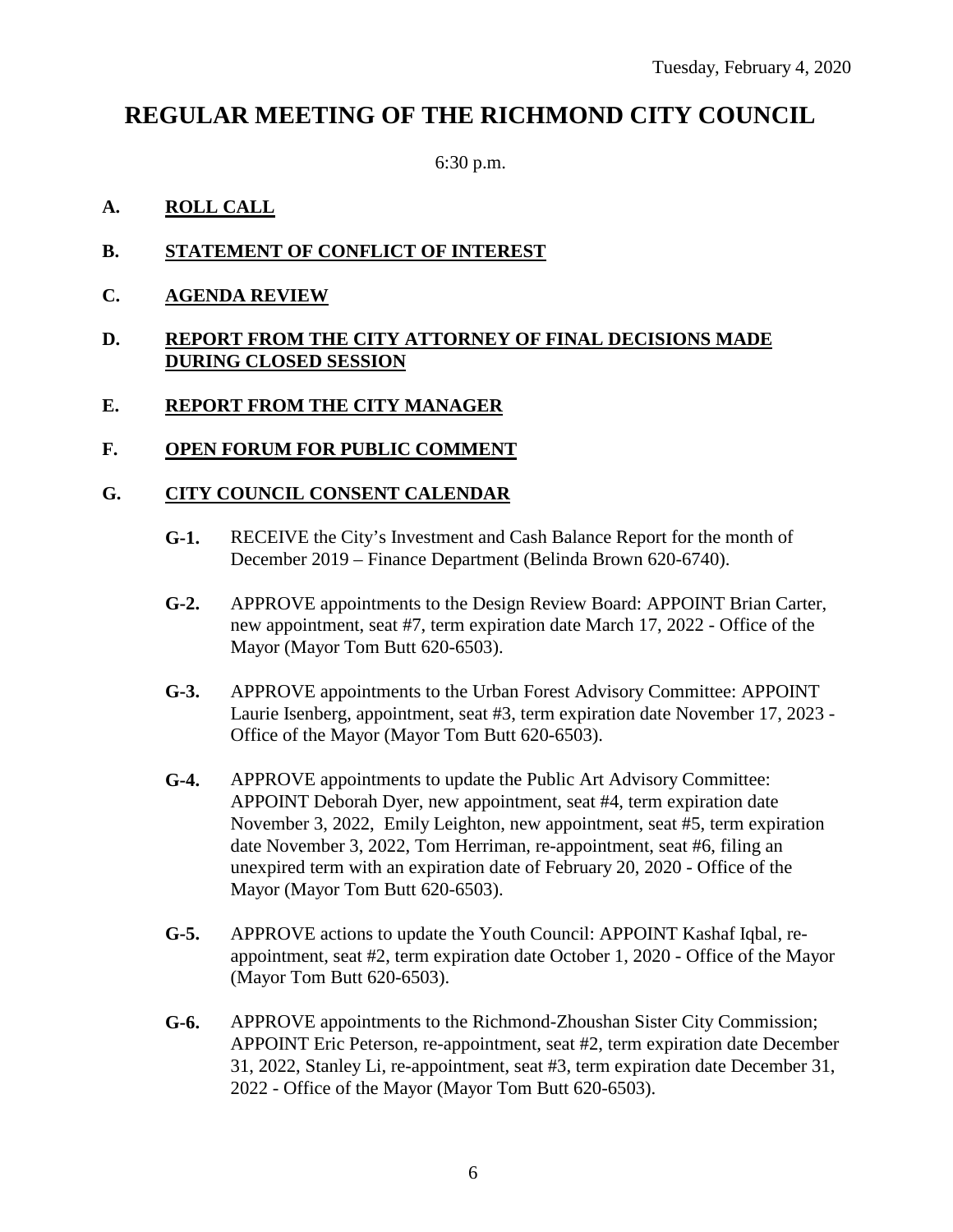- **G-7.** APPROVE an appointment to update the Housing Advisory Commission: APPOINT Y'Anad Burrell, new appointment, seat #1, term expiration date November 1, 2022, Jaycine Scott, re-appointment, seat #6, term expiration date November 1, 2022 - Office of the Mayor (Mayor Tom Butt 620-6503).
- **G-8.** ADOPT a resolution to ACCEPT and APPROPRIATE a \$2,000,000 contribution from Chevron for the Cogeneration Project at the City's Wastewater Treatment Plant as part of Chevron's Modernization Project and mitigation measures in the approved Environmental Impact Report and conditions of approval in the Conditional Use Permit to reduce local greenhouse gas emissions - Engineering and Capital Improvement Projects Department (Yader A. Bermudez 774-6300). **This item was continued from the January 21, 2020, meeting.**
- **G-9.** APPROVE the purchase of one (1) Vermeer Stump Grinder SC802 from RDO Equipment Company in an amount not to exceed \$62,000 - Department of Infrastructure Maintenance and Operations (Yader Bermudez 774-6300).
- **G-10.** ADOPT an ordinance (second reading): (1) adding Article 15.04.615 to the Richmond Municipal Code ("RMC") to prohibit new land uses and phase out existing land uses related to the storage and handling of coal and petroleum coke, and (2) making conforming amendments to the Richmond Municipal Code ("RMC") to ensure that it is internally consistent - Planning and Building Services Department (Lina Velasco 620-6706). **This item was continued from the January 21, 2020, meeting.**
- **G-11.** APPROVE a resolution: 1) authorizing the application for grant funds from the California Department of Housing and Community Development's (HCD) CalHome Program in an amount not-to-exceed \$5,000,000 to provide rehabilitation loans to low income households; and 2) authorizing the City Manager or their designee to execute related documents to accept the grant and expend grant funds as approved by HCD - Community Development (Lina Velasco 620-6706).
- **G-12.** ADOPT a resolution nominating Hilltop area to the Association of Bay Area Governments and Metropolitan Transportation Commission for designation as a Priority Development Area, an area in the Region identified to support employment and housing growth near transit. - Planning and Building Services Department (Lina Velasco 620-6706).
- **G-13.** APPROVE the minutes of the January 14 and 21, 2020, Regular City Council meetings - City Clerk's Office (Pamela Christian 620-6513).